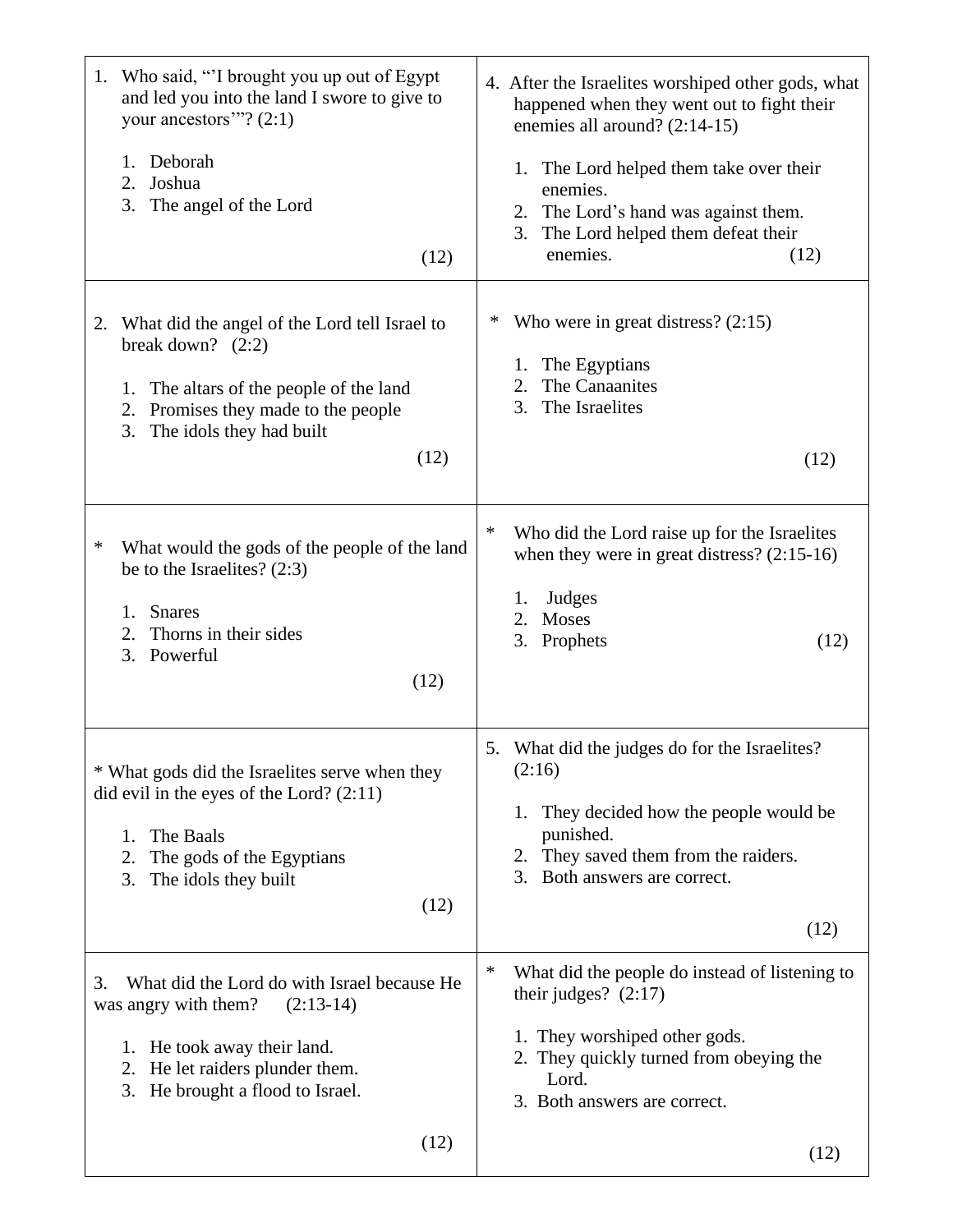|   | 4. After the Israelites worshiped other gods, what<br>happened when they went out to fight their<br>enemies all around? (2:14-15)<br>The Lord helped them take over their<br>1.<br>enemies.<br>2. The Lord's hand was against them.<br>The Lord helped them defeat their<br>3.<br>enemies.<br>(12) | Who said, "I brought you up out of Egypt<br>1.<br>and led you into the land I swore to give to<br>your ancestors"? $(2:1)$<br>1. Deborah<br>2. Joshua<br>3. The angel of the Lord<br>(12)           |
|---|----------------------------------------------------------------------------------------------------------------------------------------------------------------------------------------------------------------------------------------------------------------------------------------------------|-----------------------------------------------------------------------------------------------------------------------------------------------------------------------------------------------------|
| ∗ | Who were in great distress? $(2:15)$<br>The Egyptians<br>1.<br>The Canaanites<br>2.<br><b>The Israelites</b><br>3.<br>(12)                                                                                                                                                                         | What did the angel of the Lord tell Israel to<br>2.<br>break down? $(2:2)$<br>1. The altars of the people of the land<br>2. Promises they made to the people<br>3. The idols they had built<br>(12) |
| ∗ | Who did the Lord raise up for the Israelites<br>when they were in great distress? $(2:15-16)$<br><b>Judges</b><br>1.<br>2.<br><b>Moses</b><br>3. Prophets<br>(12)                                                                                                                                  | ∗<br>What would the gods of the people of the land<br>be to the Israelites? (2:3)<br>1. Snares<br>Thorns in their sides<br>3. Powerful<br>(12)                                                      |
|   | 5. What did the judges do for the Israelites?<br>(2:16)<br>They decided how the people would be<br>1.<br>punished.<br>2. They saved them from the raiders.<br>3.<br>Both answers are correct.<br>(12)                                                                                              | * What gods did the Israelites serve when they<br>did evil in the eyes of the Lord? $(2:11)$<br><b>The Baals</b><br>1.<br>The gods of the Egyptians<br>2.<br>The idols they built<br>3.<br>(12)     |
| ∗ | What did the people do instead of listening to<br>their judges? $(2:17)$<br>1. They worshiped other gods.<br>2. They quickly turned from obeying the<br>Lord.<br>3. Both answers are correct.                                                                                                      | What did the Lord do with Israel because He<br>3.<br>was angry with them?<br>$(2:13-14)$<br>1. He took away their land.<br>2. He let raiders plunder them.<br>3. He brought a flood to Israel.      |
|   | (12)                                                                                                                                                                                                                                                                                               | (12)                                                                                                                                                                                                |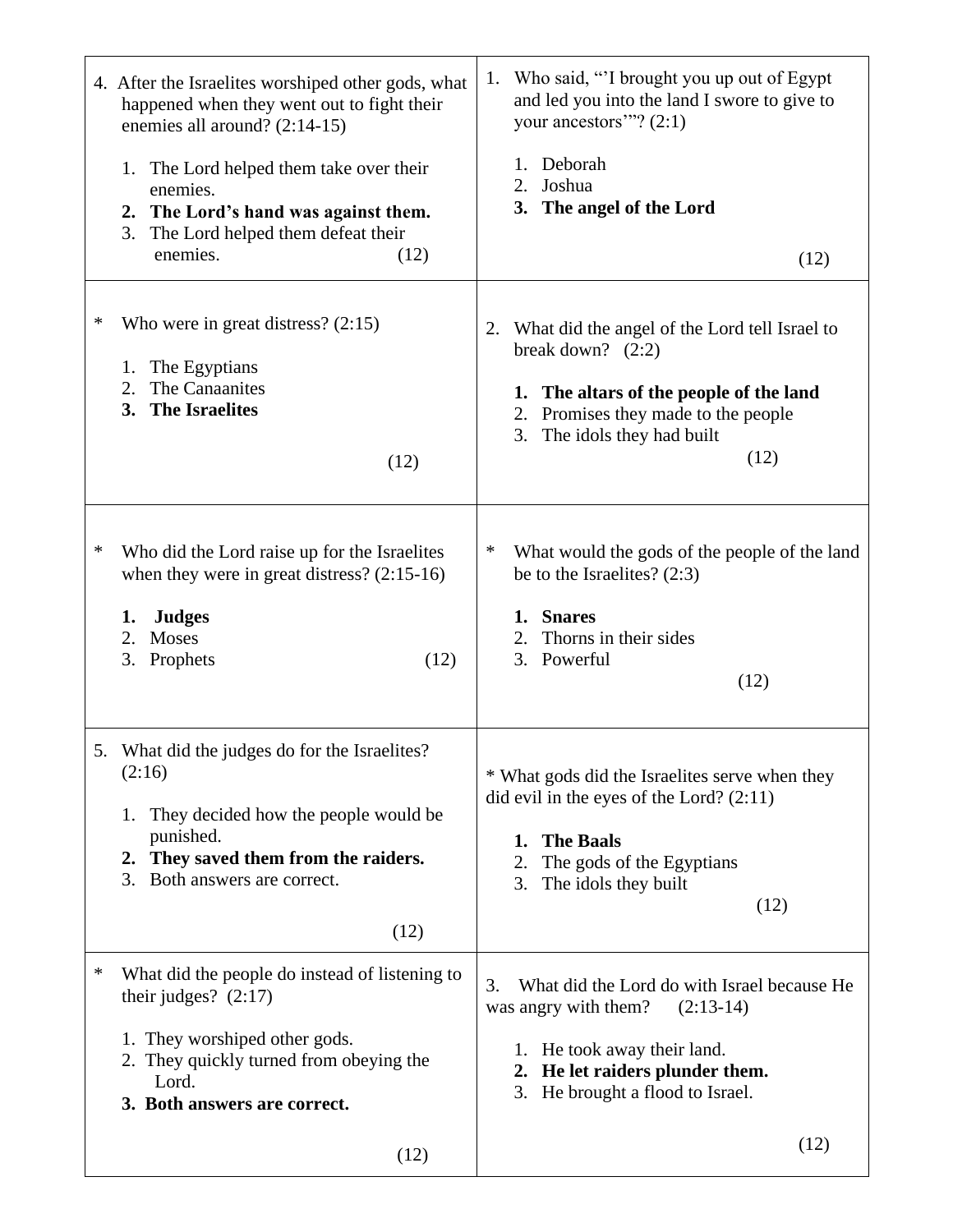| 6. What happened when the Lord raised up a<br>judge for the Israelites? (2:18)<br>1. The judge ran away from the Israelites'<br>enemies.<br>2. The Lord saved them from their enemies.<br>3. Both answers are correct.<br>(12) | ∗<br>Who did the Lord use to test Israel? $(2:21-22)$<br>1. Other nations<br>2.<br>Joshua<br>Pharaoh<br>3.<br>(12)                                                                                                                                                              |
|--------------------------------------------------------------------------------------------------------------------------------------------------------------------------------------------------------------------------------|---------------------------------------------------------------------------------------------------------------------------------------------------------------------------------------------------------------------------------------------------------------------------------|
| * Who was with the judge and saved them out of<br>the hands of their enemies? $(2:18)$<br>The Canaanites<br>1.<br>Joshua<br>2.<br>3.<br>The Lord<br>(12)                                                                       | 9. Why did the Lord test Israel? (2:22)<br>1. To punish them for all their disobedience<br>To see if they would keep and walk in the<br>2.<br>way of the Lord<br>To scare them from ever worshipping<br>3.<br>idols                                                             |
|                                                                                                                                                                                                                                | (12)                                                                                                                                                                                                                                                                            |
| * How long did the Lord save the Israelites<br>from their enemies? $(2:18)$<br>As long as the judge lived<br>1.<br>One week<br>2.<br>3.<br>As long as it took to defeat all their<br>enemies<br>(12)                           | * Who did the Lord not drive out at once?<br>(2:23)<br>The other nations<br>1.<br>The Egyptians<br>2.<br>The Israelites<br>3.<br>(12)                                                                                                                                           |
| 7. When the judge died what did the people<br>refuse to do? $(2:19)$<br>Give up their evil practices<br>1.<br>Give up their stubborn ways<br>2.<br>3.<br>Both answers are correct<br>(12)                                      | 10. Finish this verse: "LORD our God, you<br>answered them; you were to Israel a<br>forgiving" (Psalm 99:8)<br>1. "God. You looked out for the needs of<br>Your people."<br>2. "God, though you punished their<br>misdeeds."<br>3. "God, forgiving all their misdeeds."<br>(12) |
| Why was the Lord angry with the Israelites?<br>8.<br>(2:20)<br>They violated their covenant with Him.<br>1.<br>They forgot to give Him praise.<br>2.<br>3.<br>They did not offer a sacrifice to Him.<br>(12)                   |                                                                                                                                                                                                                                                                                 |